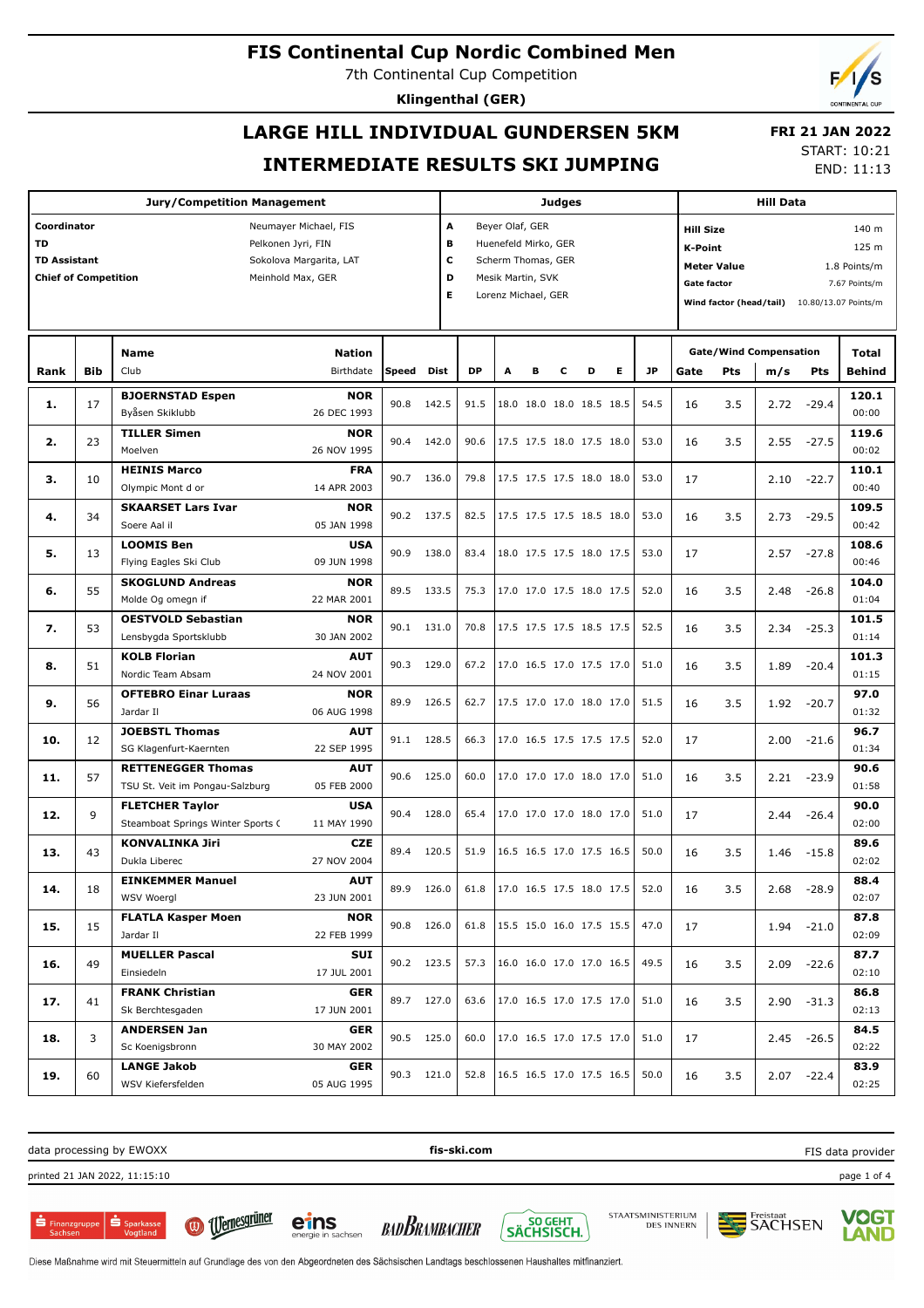7th Continental Cup Competition

**Klingenthal (GER)**

# **LARGE HILL INDIVIDUAL GUNDERSEN 5KM**

#### **INTERMEDIATE RESULTS SKI JUMPING**

START: 10:21

 **FRI 21 JAN 2022**

|      |                |                                     | IN I ERMEDIA I E RESUL I S SNI JUMPING |            |             |           |   |                          |   |   |   |           |      |            |                               |               | END: 11:13    |
|------|----------------|-------------------------------------|----------------------------------------|------------|-------------|-----------|---|--------------------------|---|---|---|-----------|------|------------|-------------------------------|---------------|---------------|
|      |                | Name                                | <b>Nation</b>                          |            |             |           |   |                          |   |   |   |           |      |            | <b>Gate/Wind Compensation</b> |               | <b>Total</b>  |
| Rank | Bib            | Club                                | Birthdate                              | Speed      | <b>Dist</b> | <b>DP</b> | A | в                        | c | D | Е | <b>JP</b> | Gate | <b>Pts</b> | m/s                           | <b>Pts</b>    | <b>Behind</b> |
|      |                | <b>MALACINSKI Niklas</b>            | <b>USA</b>                             |            |             |           |   |                          |   |   |   |           |      |            |                               |               | 82.0          |
| 20.  | 40             | Steamboat Springs Winter Sports C   | 07 DEC 2003                            |            | 90.1 124.0  | 58.2      |   | 17.5 16.5 17.0 18.0 17.0 |   |   |   | 51.5      | 16   | 3.5        | 2.89                          | $-31.2$       | 02:32         |
|      |                |                                     | <b>SLO</b>                             |            |             |           |   |                          |   |   |   |           |      |            |                               |               | 81.1          |
| 21.  | 11             | <b>BRECL Gasper</b><br>Ssk Mislinja | 18 NOV 1999                            | 90.4       | 120.5       | 51.9      |   | 16.5 16.0 17.0 17.0 16.5 |   |   |   | 50.0      | 17   |            | 1.93                          | $-20.8$       | 02:36         |
|      |                |                                     |                                        |            |             |           |   |                          |   |   |   |           |      |            |                               |               |               |
| 22.  | 37             | <b>MACH Simon</b><br>Tsv Buchenberg | <b>GER</b><br>20 OCT 2002              | 90.2       | 123.5       | 57.3      |   | 17.0 16.5 17.0 17.5 17.0 |   |   |   | 51.0      | 16   | 3.5        | 2.88                          | $-31.1$       | 80.7<br>02:38 |
|      |                | <b>HUETTEL Simon</b>                | <b>GER</b>                             |            |             |           |   |                          |   |   |   |           |      |            |                               |               | 77.0          |
| 23.  | 28             | Wsv 1922 Weissenstadt               | 04 AUG 1999                            | 90.6       | 119.5       | 50.1      |   | 16.5 16.5 16.5 17.5 16.5 |   |   |   | 49.5      | 16   | 3.5        | 2.42                          | $-26.1$       | 02:52         |
|      |                | <b>SHUMATE Jared</b>                | <b>USA</b>                             |            |             |           |   |                          |   |   |   |           |      |            |                               |               | 73.9          |
| 24.  | 52             | Park City Ski and Snowboard         | 06 MAR 1999                            | 89.9       | 117.0       | 45.6      |   | 16.5 16.0 16.5 17.0 16.0 |   |   |   | 49.0      | 16   | 3.5        | 2.24                          | $-24.2$       | 03:05         |
|      |                | <b>GOOD Jasper</b>                  | <b>USA</b>                             |            |             |           |   |                          |   |   |   |           |      |            |                               |               | 73.6          |
| 25.  | 25             | Steamboat Springs Winter Sports C   | 10 MAY 1996                            | 89.7       | 122.0       | 54.6      |   | 16.5 16.5 17.0 17.0 16.5 |   |   |   | 50.0      | 16   | 3.5        | 3.19                          | $-34.5$       | 03:06         |
|      |                | <b>MAZURCHUK Dmytro</b>             | <b>UKR</b>                             |            |             |           |   |                          |   |   |   |           |      |            |                               |               | 73.0          |
| 26.  | 50             | Kremenets Ski school                | 19 JAN 1999                            | 89.5       | 121.0       | 52.8      |   | 16.5 16.5 17.0 17.0 16.5 |   |   |   | 50.0      | 16   | 3.5        | 3.08                          | $-33.3$       | 03:08         |
|      |                | <b>OBERMEYR Fabio</b>               | <b>AUT</b>                             |            |             |           |   |                          |   |   |   |           |      |            |                               |               | 72.0          |
| 27.  | 54             | <b>WSC Bad Mitterndorf</b>          | 08 AUG 2000                            | 90.1 120.0 |             | 51.0      |   | 15.5 15.0 16.0 16.5 16.0 |   |   |   | 47.5      | 16   | 3.5        | 2.78                          | $-30.0$       | 03:12         |
|      |                | <b>STANONIK Erazem</b>              | <b>SLO</b>                             |            |             |           |   |                          |   |   |   |           |      |            |                               |               | 71.8          |
| 28.  | 6              | SSK NORICA ZIRI                     | 23 JAN 2002                            | 90.8       | 113.0       | 38.4      |   | 15.5 15.0 16.5 17.0 16.0 |   |   |   | 48.0      | 17   |            | 1.35                          | $-14.6$       | 03:13         |
|      |                | <b>CLARET TOURNIER Samy</b>         | <b>FRA</b>                             |            |             |           |   |                          |   |   |   |           |      |            |                               |               | 71.2          |
| 29.  | 14             | C.S chamonix                        | 20 MAY 1999                            |            | 91.2 115.0  | 42.0      |   | 16.0 16.0 16.5 17.0 16.5 |   |   |   | 49.0      | 17   |            | 1.83                          | $-19.8$       | 03:16         |
|      |                | <b>MACH David</b>                   | <b>GER</b>                             |            |             |           |   |                          |   |   |   |           |      |            |                               |               | 70.2          |
| 30.  | 59             | Tsv Buchenberg                      | 14 MAY 2000                            | 89.9       | 110.5       | 33.9      |   | 16.5 16.0 16.5 17.0 16.0 |   |   |   | 49.0      | 16   | 3.5        | 1.50                          | $-16.2$       | 03:20         |
|      |                | <b>THANNHEIMER Wendelin</b>         | <b>GER</b>                             |            |             |           |   |                          |   |   |   |           |      |            |                               |               | 68.1          |
| 31.  | 58             | Sc Oberstdorf                       | 25 NOV 1999                            | 90.8       | 109.0       | 31.2      |   | 16.0 16.0 16.5 17.0 15.5 |   |   |   | 48.5      | 16   | 3.5        | 1.40                          | $-15.1$       | 03:28         |
|      |                | <b>RAINER Marc Luis</b>             | <b>AUT</b>                             |            |             |           |   |                          |   |   |   |           |      |            |                               |               | 66.0          |
| 32.  | 46             | SK Saalfelden-Salzburg              | 22 SEP 1999                            | 89.9       | 116.5       | 44.7      |   | 16.5 15.0 16.5 16.0 16.5 |   |   |   | 49.0      | 16   | 3.5        | 2.89                          | $-31.2$       | 03:36         |
|      |                | <b>STENZEL Richard</b>              | <b>GER</b>                             |            |             |           |   |                          |   |   |   |           |      |            |                               |               | 65.7          |
| 33.  | $\overline{2}$ | SC Motor Zelle-Mehlis               | 26 OCT 2005                            | 89.9       | 114.0       | 40.2      |   | 16.5 16.0 16.5 17.0 16.5 |   |   |   | 49.5      | 17   |            | 2.22                          | $-24.0$       | 03:38         |
|      |                | <b>PARK Jeun</b>                    | <b>KOR</b>                             |            |             |           |   |                          |   |   |   |           |      |            |                               |               | 64.2          |
| 34.  | 32             |                                     | 11 MAR 1993                            | 89.8       | 106.5       | 26.7      |   | 16.0 15.5 16.5 16.5 15.5 |   |   |   | 48.0      | 16   | 3.5        | 1.30                          | $-14.0$       | 03:44         |
|      |                | <b>REITER Severin</b>               | <b>AUT</b>                             |            |             |           |   |                          |   |   |   |           |      |            |                               |               | 64.0          |
| 35.  | $\overline{7}$ | SC Bischofshofen                    | 30 JAN 2004                            | 90.6       | 112.0       | 36.6      |   | 16.0 16.0 16.0 17.0 15.5 |   |   |   | 48.0      | 17   |            | 1.91                          | $-20.6$       | 03:44         |
|      |                | <b>MASTIEV Samir</b>                | <b>RUS</b>                             |            |             |           |   |                          |   |   |   |           |      |            |                               |               | 61.0          |
| 36.  | 30             | Ekaterinburg Dinamo                 | 13 JAN 1993                            |            | 89.4 115.5  | 42.9      |   | 16.0 14.5 16.0 16.5 15.5 |   |   |   | 47.5      | 16   | 3.5        | 3.05                          | $-32.9$       | 03:56         |
|      |                | <b>ANDREWS Grant</b>                | <b>USA</b>                             |            |             |           |   |                          |   |   |   |           |      |            |                               |               | 61.0          |
| 36.  | 27             | Steamboat Springs Winter Sports (   | 03 DEC 1997                            |            | 89.9 109.0  | 31.2      |   | 16.0 16.0 16.0 17.0 15.5 |   |   |   | 48.0      | 16   | 3.5        |                               | $2.01 - 21.7$ | 03:56         |
|      |                | <b>AHTAVA Rasmus</b>                | FIN                                    |            |             |           |   |                          |   |   |   |           |      |            |                               |               | 60.1          |
| 38.  | 29             | Vuokattisport Club                  | 14 MAR 2001                            |            | 90.4 110.0  | 33.0      |   | 16.0 16.0 16.0 17.0 16.0 |   |   |   | 48.0      | 16   | 3.5        |                               | $2.26 -24.4$  | 04:00         |
|      |                | <b>BURAAS Lars</b>                  | <b>NOR</b>                             |            |             |           |   |                          |   |   |   |           |      |            |                               |               | 57.8          |
| 39.  | 48             | Hurdal IL                           | 17 JAN 1995                            |            | 89.0 108.5  | 30.3      |   | 16.0 16.0 16.0 17.0 16.0 |   |   |   | 48.0      | 16   | 3.5        |                               | $2.22 - 24.0$ | 04:09         |
|      |                | KARHUMAA Waltteri                   | <b>FIN</b>                             |            | 89.8 108.0  |           |   | 16.0 15.5 16.0 17.0 15.5 |   |   |   |           |      |            |                               |               | 57.4          |
| 40.  | 26             | Ounasvaara Ski club                 | 07 JUN 2002                            |            |             | 29.4      |   |                          |   |   |   | 47.5      | 16   | 3.5        |                               | $2.13 - 23.0$ | 04:11         |
|      |                | <b>DOLEZAL Lukas</b>                | <b>CZE</b>                             |            | 90.4 108.5  | 30.3      |   | 15.5 14.5 15.5 16.5 15.0 |   |   |   | 46.0      |      |            |                               |               | 57.1          |
| 41.  | 5              | Dukla Liberec                       | 21 FEB 2006                            |            |             |           |   |                          |   |   |   |           | 17   |            |                               | 1.78 -19.2    | 04:12         |
|      |                | <b>VRBEK Uros</b>                   | <b>SLO</b>                             |            | 89.5 109.5  | 32.1      |   | 16.0 16.0 16.0 17.0 16.0 |   |   |   | 48.0      |      |            |                               |               | 54.3          |
| 42.  | 21             | Ssk Smartno na pohorju              | 01 APR 2003                            |            |             |           |   |                          |   |   |   |           | 16   | 3.5        |                               | 2.71 -29.3    | 04:23         |
| 43.  | 22             | <b>ROCHAT Tom</b>                   | <b>FRA</b>                             |            | 90.0 106.0  | 25.8      |   | 15.5 15.5 16.0 16.5 16.0 |   |   |   | 47.5      | 16   | 3.5        |                               | $2.19 - 23.7$ | 53.1          |
|      |                | Ski Club xonrupt                    | 20 JAN 2003                            |            |             |           |   |                          |   |   |   |           |      |            |                               |               | 04:28         |
|      |                |                                     |                                        |            |             |           |   |                          |   |   |   |           |      |            |                               |               |               |

data processing by EWOXX **fis-ski.com**

printed 21 JAN 2022, 11:15:10 page 2 of 4

 $\overset{\bullet}{\bullet}$  Sparkasse  $\frac{1}{\sqrt{2}}$  Finanzgruppe









FIS data provider

BADBRAMBACHER

eins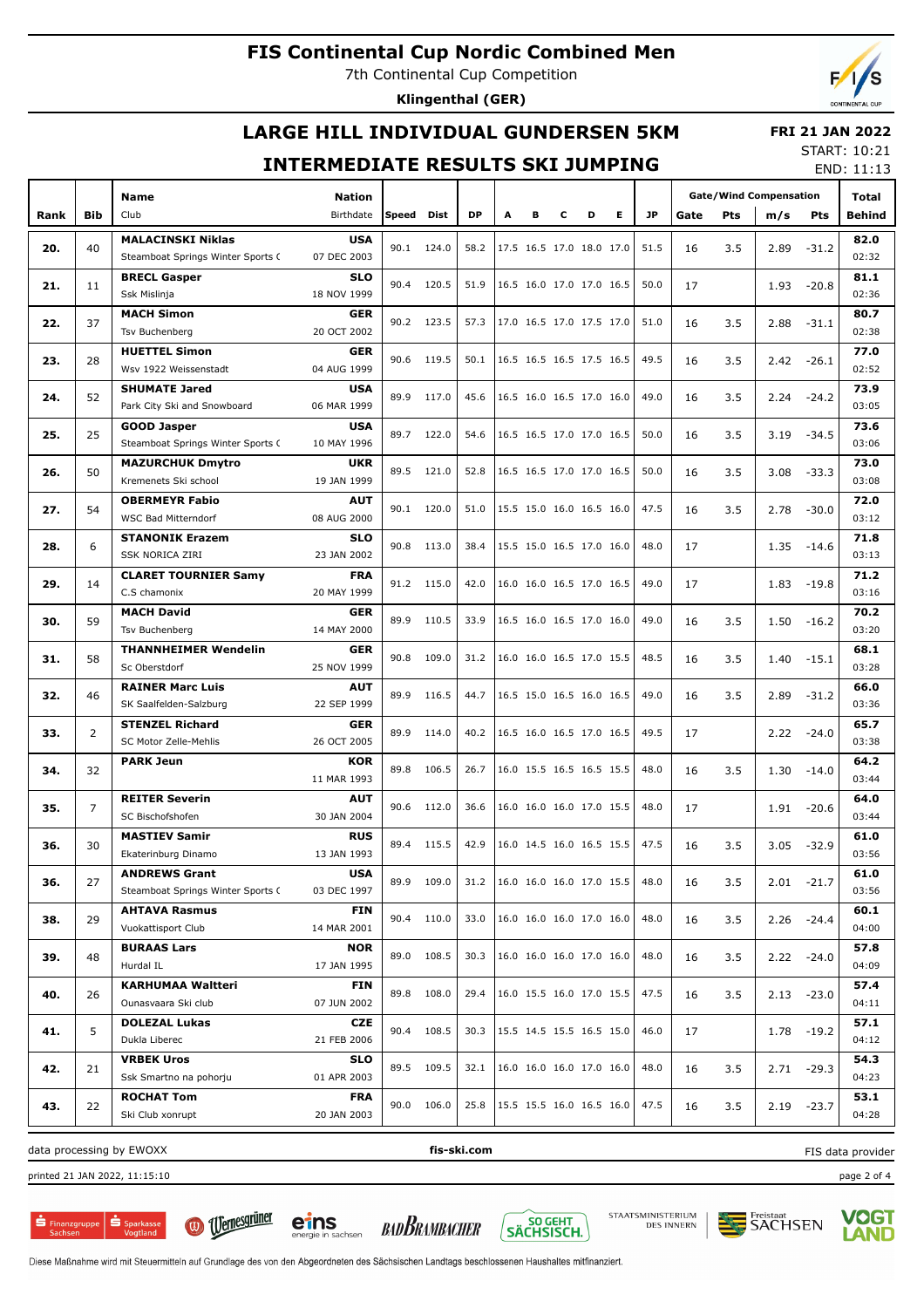7th Continental Cup Competition

Klingenthal (GER)

### LARGE HILL INDIVIDUAL GUNDERSEN 5KM

#### **INTERMEDIATE RESULTS SKI JUMPING**

**START: 10:21** END: 11:13

**FRI 21 JAN 2022** 

|      |                | <b>Name</b>                                     | <b>Nation</b>             |       |             |           |   |   |   |                          |    |      | <b>Gate/Wind Compensation</b> |            |      |         | Total         |
|------|----------------|-------------------------------------------------|---------------------------|-------|-------------|-----------|---|---|---|--------------------------|----|------|-------------------------------|------------|------|---------|---------------|
| Rank | <b>Bib</b>     | Club                                            | Birthdate                 | Speed | <b>Dist</b> | <b>DP</b> | A | в | C | D                        | E. | JP.  | Gate                          | <b>Pts</b> | m/s  | Pts     | Behind        |
| 44.  | 24             | <b>MILANIN Aleksandr</b><br>Moscow UOR2         | <b>RUS</b><br>17 MAR 2000 | 89.6  | 113.5       | 39.3      |   |   |   | 15.0 14.5 15.0 15.5 15.0 |    | 45.0 | 16                            | 3.5        | 3.23 | $-34.9$ | 52.9<br>04:29 |
|      |                | <b>NIITTYKOSKI Otto</b>                         | <b>FIN</b>                |       |             |           |   |   |   |                          |    |      |                               |            |      |         | 52.8          |
| 45.  | $\overline{4}$ | Ylistaron Kilpaveljet                           | 13 MAR 2001               | 90.6  | 107.5       | 28.5      |   |   |   | 14.5 14.5 14.5 16.0 14.5 |    | 43.5 | 17                            |            | 1.78 | $-19.2$ | 04:29         |
|      |                | <b>SIEGEMUND Nick</b>                           | <b>GER</b>                |       |             |           |   |   |   |                          |    |      |                               |            |      |         | 52.1          |
| 46.  | 47             | Vsc Klingenthal                                 | 12 AUG 2000               | 90.3  | 105.0       | 24.0      |   |   |   | 16.0 16.0 16.0 17.0 15.5 |    | 48.0 | 16                            | 3.5        | 2.17 | $-23.4$ | 04:32         |
| 47.  | 45             | <b>BARKOV Viacheslav</b>                        | <b>RUS</b>                | 90.2  | 106.5       | 26.7      |   |   |   | 16.0 16.0 16.0 17.0 15.5 |    | 48.0 | 16                            | 3.5        | 2.46 | $-26.6$ | 51.6          |
|      |                | SDUSHOR UOR 2 MOSCOW                            | 28 FEB 1992               |       |             |           |   |   |   |                          |    |      |                               |            |      |         | 04:34         |
| 48.  | 19             | <b>LEV Samuel</b>                               | <b>AUT</b>                | 89.9  | 112.0       | 36.6      |   |   |   | 15.0 14.5 15.0 16.5 15.0 |    | 45.0 | 16                            | 3.5        | 3.13 | $-33.8$ | 51.3          |
|      |                | Sz Velden                                       | 09 JAN 2003               |       |             |           |   |   |   |                          |    |      |                               |            |      |         | 04:35         |
| 49.  | 39             | <b>GALUNIN Artem</b><br>Nizhny Novgorod         | <b>RUS</b><br>08 OCT 1999 | 89.4  | 111.0       | 34.8      |   |   |   | 15.5 14.5 14.5 16.0 15.0 |    | 45.0 | 16                            | 3.5        | 3.11 | $-33.6$ | 49.7<br>04:42 |
|      |                | <b>TYRODE Mael</b>                              | <b>FRA</b>                |       |             |           |   |   |   |                          |    |      |                               |            |      |         | 49.7          |
| 49.  | 36             | S.C les fourgs                                  | 31 JUL 2000               | 90.0  | 101.0       | 16.8      |   |   |   | 15.0 16.0 16.0 16.5 15.5 |    | 47.5 | 16                            | 3.5        | 1.68 | $-18.1$ | 04:42         |
|      | 38             | <b>PAEAEKKOENEN Jesse</b>                       | <b>FIN</b>                | 89.8  | 106.5       | 26.7      |   |   |   | 16.0 16.0 16.0 17.0 15.5 |    | 48.0 | 16                            | 3.5        |      |         | 45.3          |
| 51.  |                | Puijo Skiclub                                   | 11 MAR 1999               |       |             |           |   |   |   |                          |    |      |                               |            | 3.05 | $-32.9$ | 04:59         |
| 52.  | 31             | <b>SOMMERFELDT Tristan</b>                      | <b>GER</b>                | 89.4  | 94.0        | 4.2       |   |   |   | 15.5 15.5 15.5 16.5 14.5 |    | 46.5 | 16                            | 3.5        | 0.83 | $-9.0$  | 45.2          |
|      |                | Wsc Erzgebirge oberwiesenthal                   | 16 DEC 2004               |       |             |           |   |   |   |                          |    |      |                               |            |      |         | 05:00         |
| 53.  | $\mathbf{1}$   | <b>KERSTING Lenard</b>                          | <b>GER</b>                | 91.1  | 102.0       | 18.6      |   |   |   | 16.0 14.5 15.0 16.5 15.5 |    | 46.5 | 17                            |            | 2.28 | $-24.6$ | 40.5          |
|      |                | Sk Winterberg                                   | 17 APR 2002               |       |             |           |   |   |   |                          |    |      |                               |            |      |         | 05:18         |
| 54.  | 42             | <b>HAHN Martin</b><br><b>VSC Klingenthal</b>    | <b>GER</b><br>06 MAY 1997 | 89.5  | 104.5       | 23.1      |   |   |   | 16.0 16.0 16.0 16.5 16.0 |    | 48.0 | 16                            | 3.5        | 3.17 | $-34.2$ | 40.4<br>05:19 |
|      |                | <b>GARBAJS Matic</b>                            | <b>SLO</b>                |       |             |           |   |   |   |                          |    |      |                               |            |      |         | 38.0          |
| 55.  | $\mathsf{R}$   | Ssk Ilirija                                     | 21 OCT 2003               | 90.7  | 96.0        | 7.8       |   |   |   | 15.5 15.0 15.5 16.5 15.5 |    | 46.5 | 17                            |            | 1.51 | $-16.3$ | 05:28         |
|      |                | <b>SHUMBARETS Oleksandr</b>                     | <b>UKR</b>                |       |             |           |   |   |   |                          |    |      |                               |            |      |         | 30.8          |
| 56.  | 20             | Kremenets Ski school                            | 17 SEP 2001               | 89.1  | 88.5        | $-5.7$    |   |   |   | 15.0 15.5 15.5 14.0 15.0 |    | 45.5 | 16                            | 3.5        | 1.16 | $-12.5$ | 05:57         |
| 57.  | 16             | <b>HREBENIUK Vitaliy</b>                        | <b>UKR</b>                | 89.9  | 96.5        | 8.7       |   |   |   | 15.0 14.0 15.0 14.5 14.5 |    | 44.0 | 17                            |            | 2.09 | $-22.6$ | 30.1          |
|      |                | Kremenets Ski school                            | 27 SEP 2001               |       |             |           |   |   |   |                          |    |      |                               |            |      |         | 06:00         |
| 58.  | 33             | <b>SIMEK Jan</b>                                | <b>CZE</b>                | 90.5  | 94.0        | 4.2       |   |   |   | 14.0 14.0 14.5 15.5 14.5 |    | 43.0 | 16                            | 3.5        | 2.20 | $-23.8$ | 26.9          |
|      |                | Dukla Liberec                                   | 01 JUL 2003               |       |             |           |   |   |   |                          |    |      |                               |            |      |         | 06:13         |
| 59.  | 35             | <b>PASICHNYK Viktor</b><br>Kremenets Ski School | <b>UKR</b><br>02 DEC 1992 | 89.4  | 100.0       | 15.0      |   |   |   | 13.5 13.5 14.0 14.0 14.0 |    | 41.5 | 16                            | 3.5        | 3.77 | $-40.7$ | 19.3<br>06:43 |

| Did not start |                  |  |
|---------------|------------------|--|
| <b>Bib</b>    | Name             |  |
| 44            | SCHUMANN Stephen |  |

| <b>Weather Information</b> |         |      |      |                 |      |              |      |
|----------------------------|---------|------|------|-----------------|------|--------------|------|
|                            |         | Snow | Air  | <b>Humidity</b> |      | Wind $[m/s]$ |      |
|                            | Weather | [°C] | [°C] | [%]             | Min  | Avg          | Max  |
| 1st round                  | snowy   | $-1$ | - -  | 87              | 0.83 | 2.29         | 3.77 |

| data processing by EWOXX                      |                     |                            | fis-ski.com   |                       |                                        |                             | FIS data provider |
|-----------------------------------------------|---------------------|----------------------------|---------------|-----------------------|----------------------------------------|-----------------------------|-------------------|
| printed 21 JAN 2022, 11:15:10                 |                     |                            |               |                       |                                        |                             | page 3 of 4       |
| Sparkasse<br><b>S</b> Finanzgruppe<br>Sachsen | <b>Wernesgrüner</b> | eins<br>energie in sachsen | BADBRAMBACHER | $\frac{1}{2}$ SO GEHT | STAATSMINISTERIUM<br><b>DES INNERN</b> | $\sum$ Freistaat<br>SACHSEN | VOGT              |

Diese Maßnahme wird mit Steuermitteln auf Grundlage des von den Abgeordneten des Sächsischen Landtags beschlossenen Haushaltes mitfinanziert.